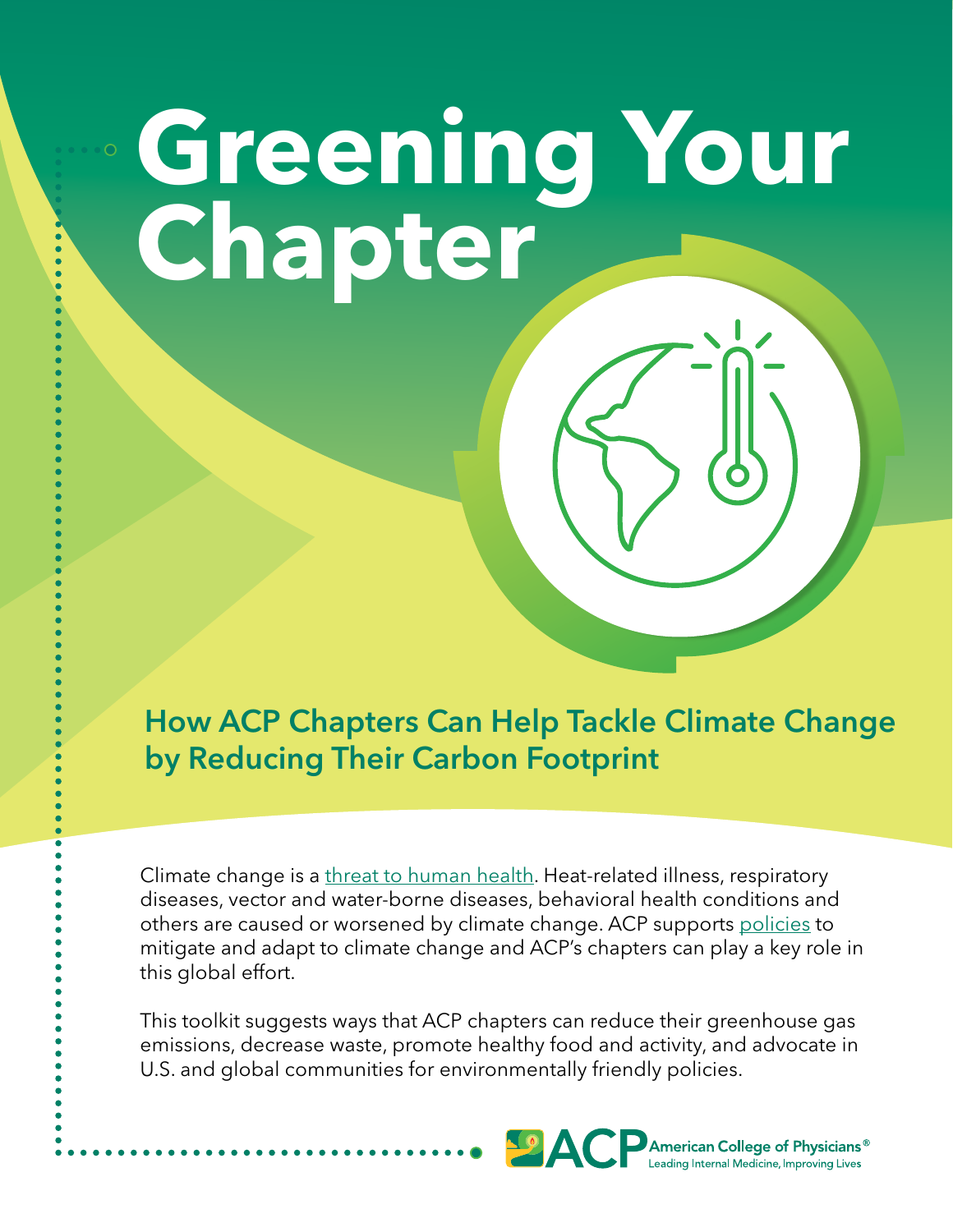Ŏ

# **Sustainable Meetings**

Meetings and conventions can be a major greenhouse gas contributor. Transportation, planning and preparation, accommodations, and food and beverage have an impact on [carbon emissions.](https://www.mdpi.com/2071-1050/12/12/5001/htm#B25-sustainability-12-05001) Environmentally friendly in-person meetings have several potential benefits, including lower greenhouse gas emissions and costs.

### **Plan Virtual or Hybrid Meetings and Conferences**

• The most effective way to limit carbon emissions is by meeting virtually instead of in-person. Going from in-person to virtual conferencing can [decrease the](https://www.nature.com/articles/s41467-021-27251-2)  [carbon footprint by 94%](https://www.nature.com/articles/s41467-021-27251-2) and slash energy use by 90%. A hybrid meeting, where half of attendees meet in-person at hybrid hubs and the other half meet virtually, can reduce carbon emissions and energy use by two-thirds.

### **Green Your In-Person Meeting**

- Include sustainability criteria in your Request for Proposals for hotels, venues, and vendors. Criteria can include commitments to recycling and greenhouse gas emission reductions.
- Select venues that have a Green [Building Certification](https://www.archdaily.com/946290/evaluating-buildings-12-green-building-certifications-to-know), such as Leadership in Energy and Environmental Design [\(LEED\)](https://www.usgbc.org/leed). Green certified buildings are rated for energy and water efficiency, carbon emissions, and renewable material use.
- Promote cleaner transportation. The transportation sector contributes [nearly one-third](https://www.epa.gov/greenvehicles/fast-facts-transportation-greenhouse-gas-emissions) of the United States' total greenhouse gas emissions. Choose venues that

are accessible to mass transit and encourage attendees to travel to the meeting using public (such as bus or rail), active (such as walking, cycling) transportation, or by carpool.

Choose electronic over paper documents. Doing so will help preserve forests that can mitigate [climate change.](https://www.pnas.org/doi/10.1073/pnas.2010840117) Limiting printed material saves money: a 2010 international AIDS conference [saved over \\$30,000](https://uist.acm.org/uist2019/sustainability/SustainableEventsGuideMay302012FINAL.pdf) by not printing information books and programs. If you use paper, choose products with 100% recycled content.



• Encourage re-usable bottles. Plastic production [contributes](https://news.climate.columbia.edu/2020/02/20/plastic-production-climate-change/) to climate change and plastic water bottles are a growing part of the world's [plastic waste.](https://www.theguardian.com/environment/2017/jun/28/a-million-a-minute-worlds-plastic-bottle-binge-as-dangerous-as-climate-change) Encourage attendees to bring re-usable water bottles and make water filling stations available.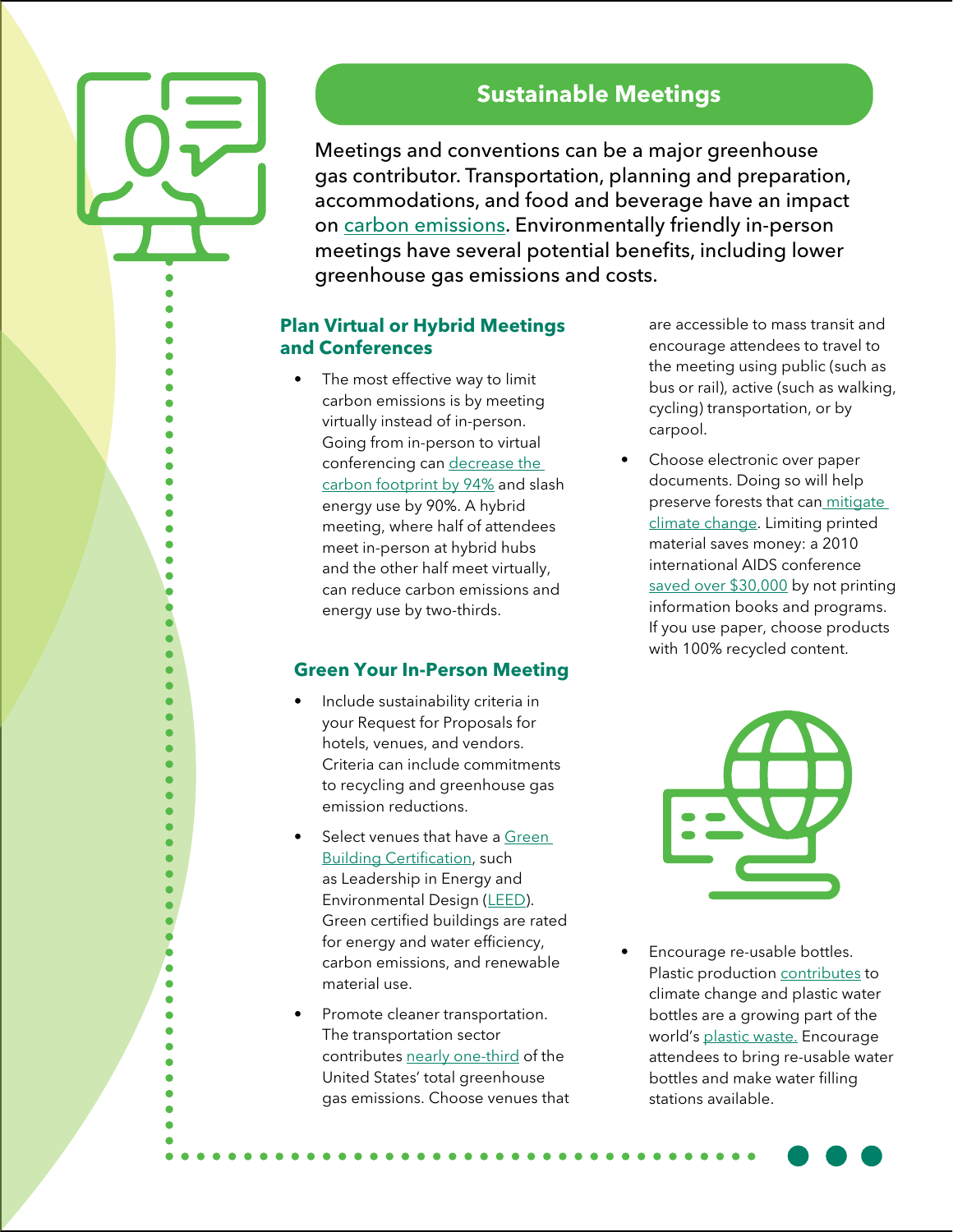• Other ways to reduce waste include using reusable cutlery, tableware, and linens; buying bulk instead of individually portioned foods and condiments; and donating leftover foods to a local food bank.



Offer healthy, in-season plant-based food options from local vendors. [Food production](https://www.bbc.com/news/science-environment-49238749) contributes to climate change, particularly animal products like beef. Offering plantbased foods and sustainably produced meat and fish can

encourage a more balanced diet  $\bullet \bullet \bullet$ and help reduce emissions related to livestock and deforestation.

Give attendees an opportunity to buy carbon offsets. Travel, especially by air, is a major contributor to carbon emissions. [Carbon offsets](https://climate.mit.edu/ask-mit/what-most-cost-effective-way-buy-carbon-offsets) can be purchased to balance travel-related emissions by supporting projects that mitigate climate change, like wind farms or tree planting initiatives.

#### **Additional Resources:**

- United Nations: Sustainable Events [Guide](https://uist.acm.org/uist2019/sustainability/SustainableEventsGuideMay302012FINAL.pdf)
- United Nations COP26 Climate [Change Conference: Carbon](https://ukcop26.org/wp-content/uploads/2021/11/Executive-summary-of-our-Carbon-Management-Plan.docx.pdf)  [Management Plan](https://ukcop26.org/wp-content/uploads/2021/11/Executive-summary-of-our-Carbon-Management-Plan.docx.pdf)
- **U.S. Environmental Protection** Agency: It's Easy Being Green! A [Guide to Planning and Conducting](https://nepis.epa.gov/Exe/ZyNET.exe/10000MUU.TXT?ZyActionD=ZyDocument&Client=EPA&Index=1995+Thru+1999&Docs=&Query=&Time=&EndTime=&SearchMethod=1&TocRestrict=n&Toc=&TocEntry=&QField=&QFieldYear=&QFieldMonth=&QFieldDay=&IntQFieldOp=0&ExtQFieldOp=0&XmlQuery=&File=D%3A%5Czyfiles%5CIndex%20Data%5C95thru99%5CTxt%5C00000004%5C10000MUU.txt&User=ANONYMOUS&Password=anonymous&SortMethod=h%7C-&MaximumDocuments=1&FuzzyDegree=0&ImageQuality=r75g8/r75g8/x150y150g16/i425&Display=p%7Cf&DefSeekPage=x&SearchBack=ZyActionL&Back=ZyActionS&BackDesc=Results%20page&MaximumPages=1&ZyEntry=1&SeekPage=x&ZyPURL)  [Environmentally Aware Meetings and](https://nepis.epa.gov/Exe/ZyNET.exe/10000MUU.TXT?ZyActionD=ZyDocument&Client=EPA&Index=1995+Thru+1999&Docs=&Query=&Time=&EndTime=&SearchMethod=1&TocRestrict=n&Toc=&TocEntry=&QField=&QFieldYear=&QFieldMonth=&QFieldDay=&IntQFieldOp=0&ExtQFieldOp=0&XmlQuery=&File=D%3A%5Czyfiles%5CIndex%20Data%5C95thru99%5CTxt%5C00000004%5C10000MUU.txt&User=ANONYMOUS&Password=anonymous&SortMethod=h%7C-&MaximumDocuments=1&FuzzyDegree=0&ImageQuality=r75g8/r75g8/x150y150g16/i425&Display=p%7Cf&DefSeekPage=x&SearchBack=ZyActionL&Back=ZyActionS&BackDesc=Results%20page&MaximumPages=1&ZyEntry=1&SeekPage=x&ZyPURL)  [Events](https://nepis.epa.gov/Exe/ZyNET.exe/10000MUU.TXT?ZyActionD=ZyDocument&Client=EPA&Index=1995+Thru+1999&Docs=&Query=&Time=&EndTime=&SearchMethod=1&TocRestrict=n&Toc=&TocEntry=&QField=&QFieldYear=&QFieldMonth=&QFieldDay=&IntQFieldOp=0&ExtQFieldOp=0&XmlQuery=&File=D%3A%5Czyfiles%5CIndex%20Data%5C95thru99%5CTxt%5C00000004%5C10000MUU.txt&User=ANONYMOUS&Password=anonymous&SortMethod=h%7C-&MaximumDocuments=1&FuzzyDegree=0&ImageQuality=r75g8/r75g8/x150y150g16/i425&Display=p%7Cf&DefSeekPage=x&SearchBack=ZyActionL&Back=ZyActionS&BackDesc=Results%20page&MaximumPages=1&ZyEntry=1&SeekPage=x&ZyPURL)

Ä